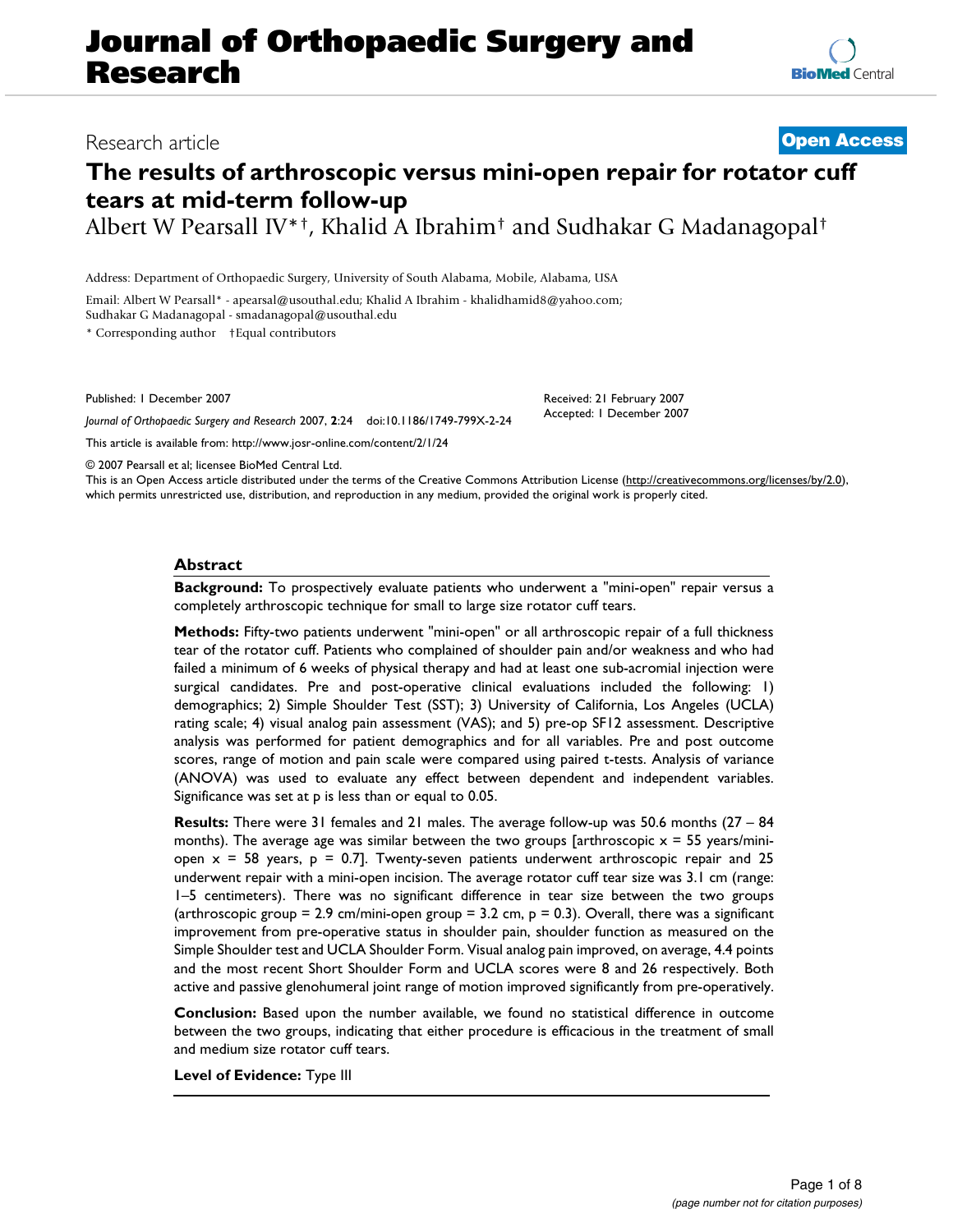# **Background**

Rotator cuff pathology is one of the most common conditions affecting the shoulder. Anatomic studies detailing rotator cuff tears in cadavers have noted a prevalence ranging from 17% to 72% [1-6]. Traditional treatment of full thickness tears of the rotator cuff has consisted of open surgical repair [7-9]. Reported satisfactory outcomes for open repair have ranged from 70% to 95% [9-22]. Although the effectiveness of open rotator cuff repair is well established, significant pain and morbidity can be associated with the procedure. A significant limitation to rehabilitation after open repair is pain associated with reattachment of the deltoid to the acromion. More recently, reports have described the evolution of rotator cuff repair to help minimize deltoid trauma and expedite post-operative rehabilitation. Good results have been reported with arthroscopically-assisted "mini-open" (< 3 cm incision) repair, as well as completely arthroscopic techniques [23-38]. Hata et al found that a mini-open repair caused less post-operative anterior deltoid atrophy, enabled earlier shoulder flexion, and resulted in improved UCLA Shoulder Scores when compared to a conventional open technique [39]. Kim et al retrospectively evaluated 76 patients who underwent arthroscopic versus miniopen salvage rotator cuff repair at an average of 39 months postoperatively. The authors noted no statistical difference in shoulder scores, pain and activity between the two techniques [40].

The senior author has evolved his technique of rotator cuff repair from a "mini-open" (< 3 cm) procedure to an allarthroscopic procedure for tears up to 5 cm in diameter. The all-arthroscopic cases in the current report represent those after the senior author had mastered the learning curve for this difficult procedure. The purpose of the current study was to prospectively evaluate patients who underwent a "mini-open" repair versus a completely arthroscopic technique for small to large size rotator cuff tears.

## **Methods**

After obtaining institutional review board approval and written informed consent from the patients, 52 patients who underwent mini-open or all arthroscopic repair of a full thickness tear of the rotator cuff at our institution between 1999 and 2003 were evaluated in a prospective manner. Patients who complained of shoulder pain and/ or weakness and who had failed a minimum of 6 weeks of physical therapy and had at least 1 subacromial injection by the senior author were surgical candidates. No patient presented with a history of an acute injury as the source of shoulder pain and all patients initially presented without an MRI. If the patient has been previously treated for a period of at least 3 months and continued to have symptoms, an MRI was ordered. All patients, regardless of age,

had to have failed conservative treatment of a minimum of 6 weeks before surgical intervention was undertaken. All patients underwent a magnetic resonance imaging study of the affected shoulder without gadolium to assess for a rotator cuff tear. Not all patients in the study cohort had a MRI diagnosis of a rotator cuff tear prior to surgery. However, any patient who was diagnosed with a rotator cuff tear at the time of arthroscopy and met the inclusion criteria was included. Study inclusion criteria included the following: 1) a rotator cuff tear between 1 and 5 centimeters (measured at its greatest anterior-posterior width arthroscopically) treated with a mini-open  $( \leq 3 \text{ cm} )$  incision or an all-arthroscopic technique; 2) a minimum follow-up of 24 months after surgery; and 3) completed preoperative and post-operative evaluations. Patients who underwent concomitant distal clavicle excision, biceps tenolysis and glenohumeral debridement were included in the study analysis. Exclusion criteria included: 1) a massive rotator cuff tear  $(> 5 cm)$ ; 2) an acute tear repaired within 3 months after injury; 3) less than 24 month follow-up from surgery; 4) radiographic evidence of glenohumeral joint arthritis; and 5) any patient receiving workman's compensation. No patient performed predominately overhead activities for a living, although some patients did acknowledge that overhead activities were a small part of their occupation. No patient performed overhead sporting activities.

All pre and post-operative clinical and physical evaluations were performed by an independent examiner and included the following data: 1) demographics; 2) Simple Shoulder test (SST); 3) UCLA rating scale; 4) visual analog pain assessment (VAS); and 5) pre-op SF12 assessment. In addition, the following data was recorded during arthroscopic evaluation: 1) presence of long head biceps pathology; 2) humeral and/or glenoid full thickness articular cartilage defect (grade 0–2); and 3) rotator cuff tear size as measured at its greatest anterior-posterior diameter.

The UCLA Shoulder Score is a 35 point scale consisting of 10 points for pain, 10 points for function, and 5 points each for motion, strength, and patient satisfaction. A higher score indicates increased shoulder function. Although originally designed to assess outcome after shoulder arthroplasty, it is often used in the shoulder literature to assess results after rotator cuff repair [41,42].

The SST is a subjective questionnaire composed of 12 "yes" or "no" questions that assess shoulder pain and function. Although no formal scoring system is described for the SST, some researchers have reported results as total scores [43]. In the current study, a "yes" answer was allotted 1 point and a "no" answer given a score of 0. This resulted in a maximum possible score of 12, indicating greater shoulder function.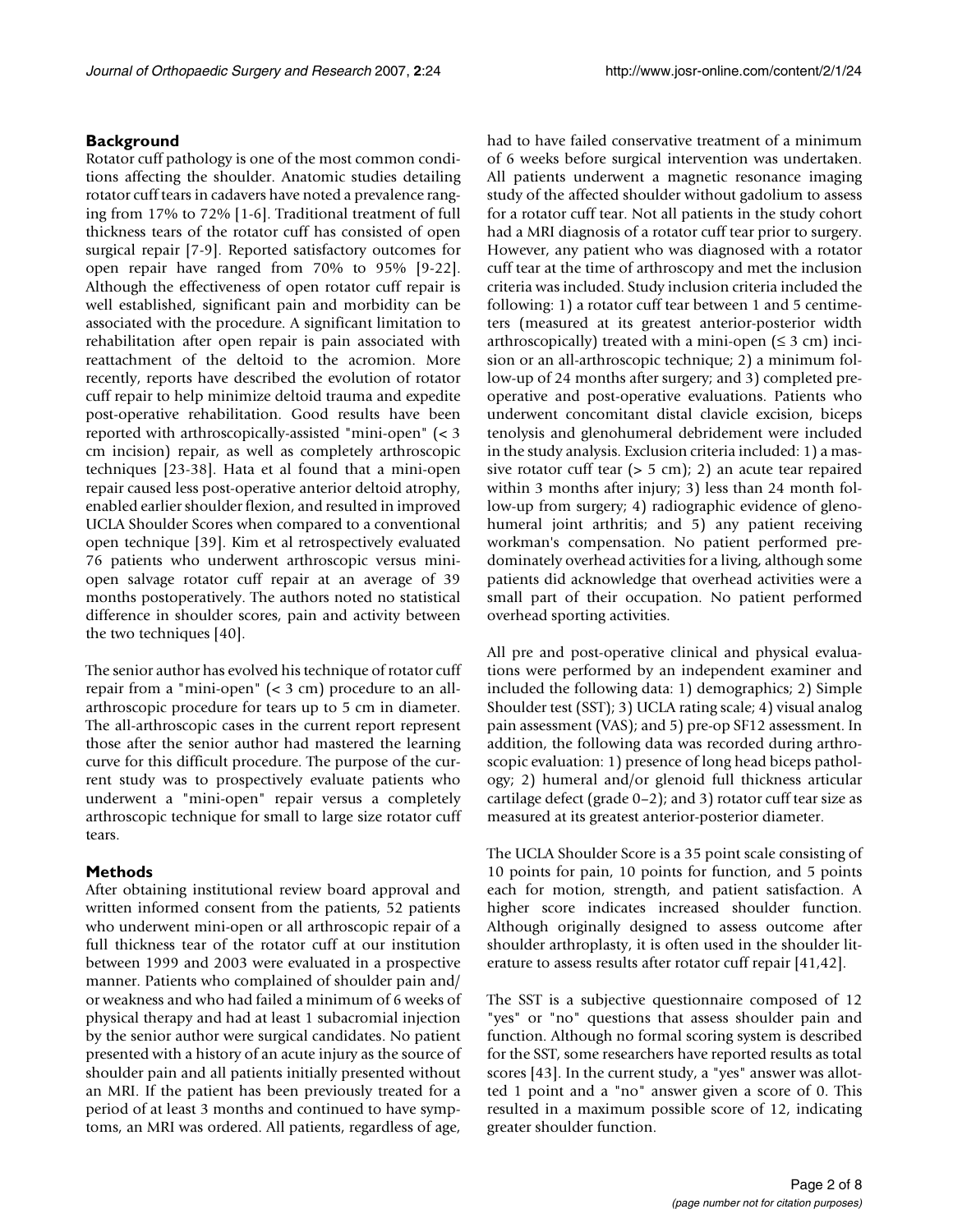We used the SF-12 instead of the SF-36 since it has been reported there is significant correlation between the summary scores in rheumatoid arthritis and total knee patients [44,45]. Previous authors have described the use of the SF-36 to assess overall patient function and satisfaction after rotator cuff repair [41]. We are unaware of published reports evaluating the use of the SF-12 in comparison to other shoulder outcome scores to assess function after rotator cuff repair.

Active and passive glenohumeral motion was measured by 1 examiner (KAI), who was blinded to the patient's surgical procedure. Active forward flexion, glenohumeral abduction and internal rotation behind the back were measured with a goniometer recorded to the nearest 5 degrees. Maximum motion was recorded when full active abduction or flexion was achieved or at the point the patient began to demonstrate abnormal scapulothoracic motion to complete further shoulder elevation. Strength assessment was performed clinically and graded by the examiner as normal, weak or absent. Passive glenohumeral motion was measured in 4 directions: 1) isolated glenohumeral elevation; 2) humeral external rotation at 0 degrees of abduction; 3) humeral external rotation at 90 degrees of humeral abduction; and 4) humeral internal rotation at 90 degrees of humeral abduction. All motions were measured with the examiner using one hand to stabilize the scapula to insure that glenohumeral, not scapulothoracic, motion was being measured. Pre-operatively, each patient underwent physical evaluation to determine if he/she had acromioclavicular joint pain. These examination included palpation of the AC joint, the "cross-arm test" and the O'Brien test. If the patient had pain localized to the AC joint and had at least 1 of the remaining 2 tests positive, then it was determined that a distal claviculectomy would be performed at the time of surgery.

# **Surgical Technique** *Mini-open*

All procedures were performed with the patient in the beach-chair position. Patients were initially evaluated with glenohumeral arthroscopy to document intra-articular findings. Humeral head and glenoid articular surface integrity was evaluated. The long head of the biceps was evaluated. If the patients had pre-operative long head biceps symptoms and the tendon was frayed equal to or greater then 50% of its diameter, an arthroscopic biceps tenolysis was performed. For statistical purposes, articular cartilage findings were graded as 1 or 2. Normal articular cartilage or any defect not including exposed bone was classified as Grade I. Any exposed bone on the humerus and/or glenoid was classified as Grade 2. Any humeral head and/or glenoid articular defect that was Grade 1 was not addressed. All Grade 2 lesions were debrided at the time of surgery. No other procedures were performed to address humeral head and/or glenoid articular pathology. The articular footprint of the rotator cuff was inspected at its insertion on the humeral head. If any area appeared suspicious for a full thickness tear, a 2-0 prolene suture (Ethicon, Somerville, NJ) was passed from the skin though this portion of the rotator cuff into the joint. The bursal side of the tendon at the site of the suture was subsequently inspected during the subacromial evaluation.

Patients undergoing mini-open repair underwent an arthroscopic subacromial inspection and documentation of the rotator cuff location and size. Rotator cuff tear size was measured with an arthroscopic probe at the point of greatest anterior-posterior diameter. Through an anterolateral portal, an arthroscopic subacromial decompression of 5 mm-8 mm was performed from the antero-lateral acromion to the junction of the acromio-clavicular joint in 92% of patients. The remaining patients were felt to have adequate subacromial space that did not necessitate a subacromial decompression. If a distal clavulectomy was not performed, the acromio-clavicular joint ligaments were not disrupted and "co-planing" of the undersurface of the distal clavicle was not done. Eighty-four percent of distal clavulectomies were performed arthroscopically, with 16% performed open. In all instances, 8 mm-10 mm of distal clavicle was resected. A subacromial bursectomy was performed and the rotator cuff debrided. The anterolateral portal was then extended 3 cm for a mini-open repair. After splitting the deltoid, all rotator cuff tears were re-measured at the greatest antero-postero diameter of the tear to insure accuracy. Using a burr, the surface of the greater tuberosity was superficially abraded. This area began at the articular footprint and extended to the greater tuberosity, approximately 10 millimeters. The anterior posterior dimensions of the abrasion were based upon the size of the tear. Between 1–3 bioabsorbable suture anchors (Arthrex, Naples, Florida) were placed. In the medial-lateral dimension, the anchors were placed midway between the articular surface and greater tuberosity. Depending upon the anterior-posterior dimensions of the tear, an attempt was made to arrange the anchors to cover the footprint with the repaired tendon. A free needle was used to secure the sutures through the tendon with a simple stitch and all knots were tied with four alternating half hitches. The arm was internally and externally rotated to inspect the repair and the deltoid and skin closed in an interrupted fashion.

All patients remained in a sling for 6 weeks and were allowed passive motion under the direction of a physical therapist after the first week. After 6 weeks, progressive active motion and strengthening was instituted for a total of 3 months.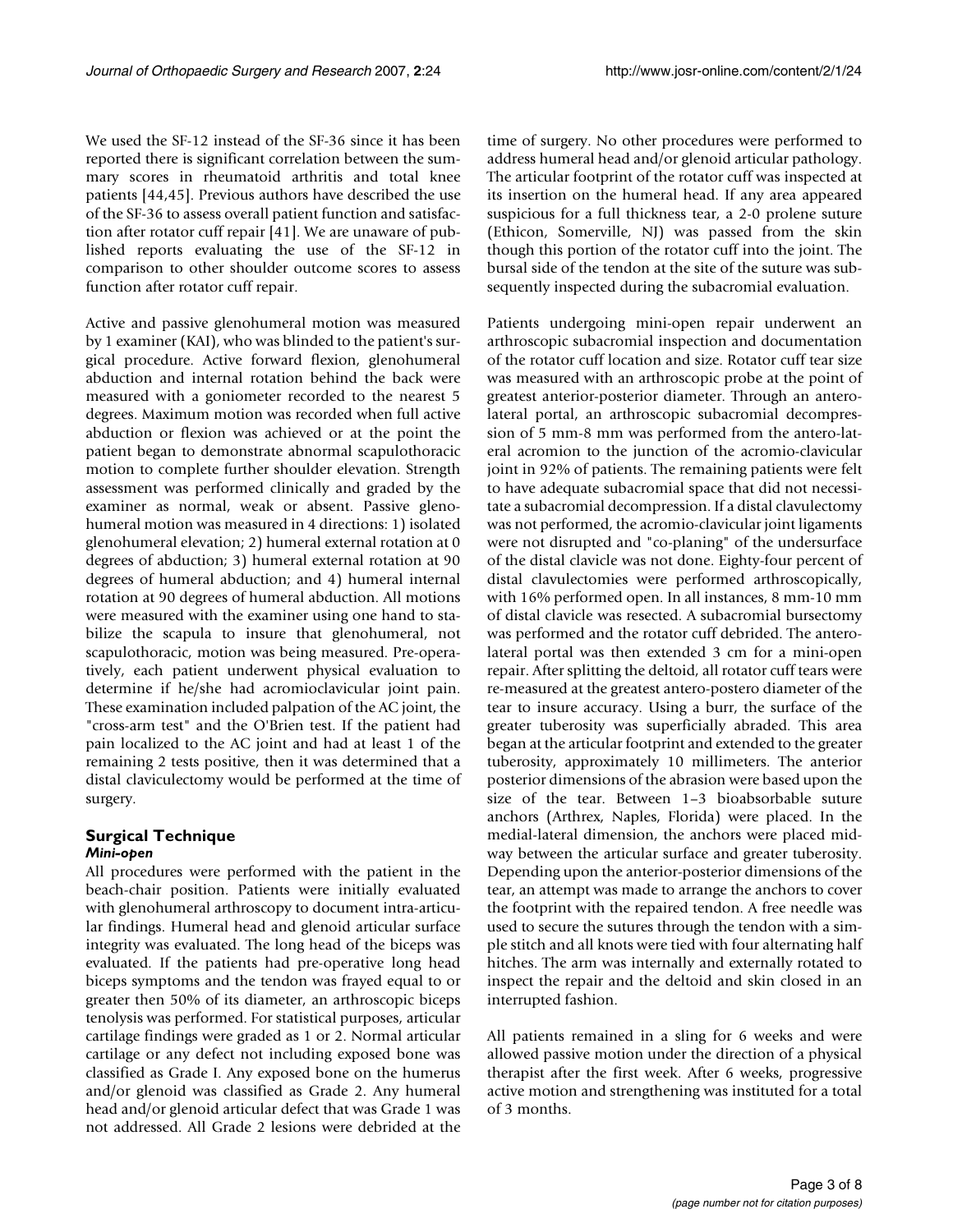#### *Arthroscopic*

Mastery of the "all-arthroscopic" technique of rotator cuff repair has a steep learning curve. The senior author (AWP) did not want to bias the results of the current study due to technical errors that were a direct result of this learning curve. Consequently, the first 20 arthroscopic rotator cuff repairs that met the study inclusion criteria were not included in the current study. Only patients later than this group who met the study inclusion criteria were considered for inclusion in the current study.

The glenohumeral joint and initial subacromial arthroscopic evaluation for the arthroscopic repair was identical to that performed for a mini-open procedure. After sizing the rotator cuff tear and mobilizing the tendon, an arthroscopic greater tuberosity abrasion was performed as previously described and 1–3 suture anchors (Arthrex, Naples, Florida) placed. Care was taken to reproduce the anatomic footprint with repair of the rotator cuff. Using an arthroscopic suture passer (Mitek, Westwood, MA), anchor sutures were passed through the tendon in a simple stitch manner. All knots were tied with four alternating half hitches. The arm was internally and externally rotated to inspect the repair and the portals closed.

The postoperative regimen for the arthroscopic repair was identical to that for the mini-open repair.

#### *Analysis of the Data and Statistics*

Descriptive analysis was performed for patient demographics and for all variables. Pre and post outcome scores, range of motion and pain scale were compared using paired t-tests. ANOVA was used to evaluate any effect between dependent and independent variables. Correlation analysis was performed between outcome scores as well as between independent variables and outcome measures. Significance was set at  $p \le 0.05$ .

#### **Results**

A total of 54 patients met the study inclusion criteria. Fifty-two underwent physical examination and completed the follow-up questionnaires. This cohort constituted the study group (93% follow-up). There were 31 females and 21 males. The average follow-up was 50.6 months (27 – 84 months). The average age was similar between the two groups [arthroscopic  $x = 55$  years [range: 38–78]/miniopen  $x = 58$  years [range: 41-76]  $p = 0.7$ ]. Twenty-seven patients underwent arthroscopic repair and 25 underwent repair with a mini-open incision. The average duration of symptoms was 5.7 months (range: 3–16 months). The average rotator cuff tear size was 3.1 cm (range: 1–5 centimeters). There was no significant difference in tear size between the two groups (arthroscopic  $= 2.9$  cm/miniopen =  $3.2$  cm,  $p = 0.3$ ). Pre-operative magnetic resonance imaging detected a full or partial thickness tear in only 58% of patients, demonstrated no tear in 8% and was inconclusive in 34%. Twenty-two percent of patients had diabetes mellitus and 22% also had a history of smoking. Based upon arthroscopic findings, 56% of patients had biceps tendon pathology, and 25% had glenoid and/or humeral arthritis (Table 1). All biceps pathology was classified as fraying of the tendon with no instances of SLAP tears.

Overall, there was a significant improvement at the most recent follow-up from pre-operative status in shoulder pain, shoulder function as measured on the Simple Shoulder test and UCLA Shoulder Form. On average, visual analog pain improved 4.4 points and the most recent Short Shoulder Form and UCLA scores were 8 and 26 respectively. Both active and passive glenohumeral joint range of motion also improved significantly from pre-operatively (Table 2).

In order to compare the results of arthroscopic and miniopen rotator cuff repair techniques, these two groups were analyzed separately. When post-operative improvement was compared between groups for the UCLA Score, Sim-

**Table 1: Demographic variables between patients undergoing arthroscopic versus a mini-open technique.**

| <b>Category</b>               |          | Mini-open | <b>Arthroscopic</b> | <b>P</b> value |
|-------------------------------|----------|-----------|---------------------|----------------|
| <b>Study Group</b>            | $N = 52$ | 25        | 27                  |                |
| Average age (years)           | 56       | 55        | 58                  | $p = 0.13$     |
| Sex male/female               | 21/31    | 10/17     | 11/14               | $p = 0.7$      |
| <b>Smoking</b>                | 21%      | 30%       | 12%                 | $p = 0.17$     |
| <b>Diabetes</b>               | 21%      | 19%       | 24%                 | $p = 0.7$      |
| <b>Biceps pathology</b>       | 55%      | 48%       | 64%                 | $p = 0.27$     |
| Humeral osteoarthritis        | 15%      | 15%       | 16%                 | $p = 1.0$      |
| <b>Glenoid osteoarthritis</b> | 10%      | 11%       | 8%                  | $p = 1.0$      |
| Tear size (centimeters)       | 3.1      | 2.9       | 3.2                 | $p = 0.3$      |
| Number of anchors             | $- -$    | 2.1       | 2.0                 | $p = 0.29$     |
| Distal clavicle excision      | 25       | 4         | П                   | --             |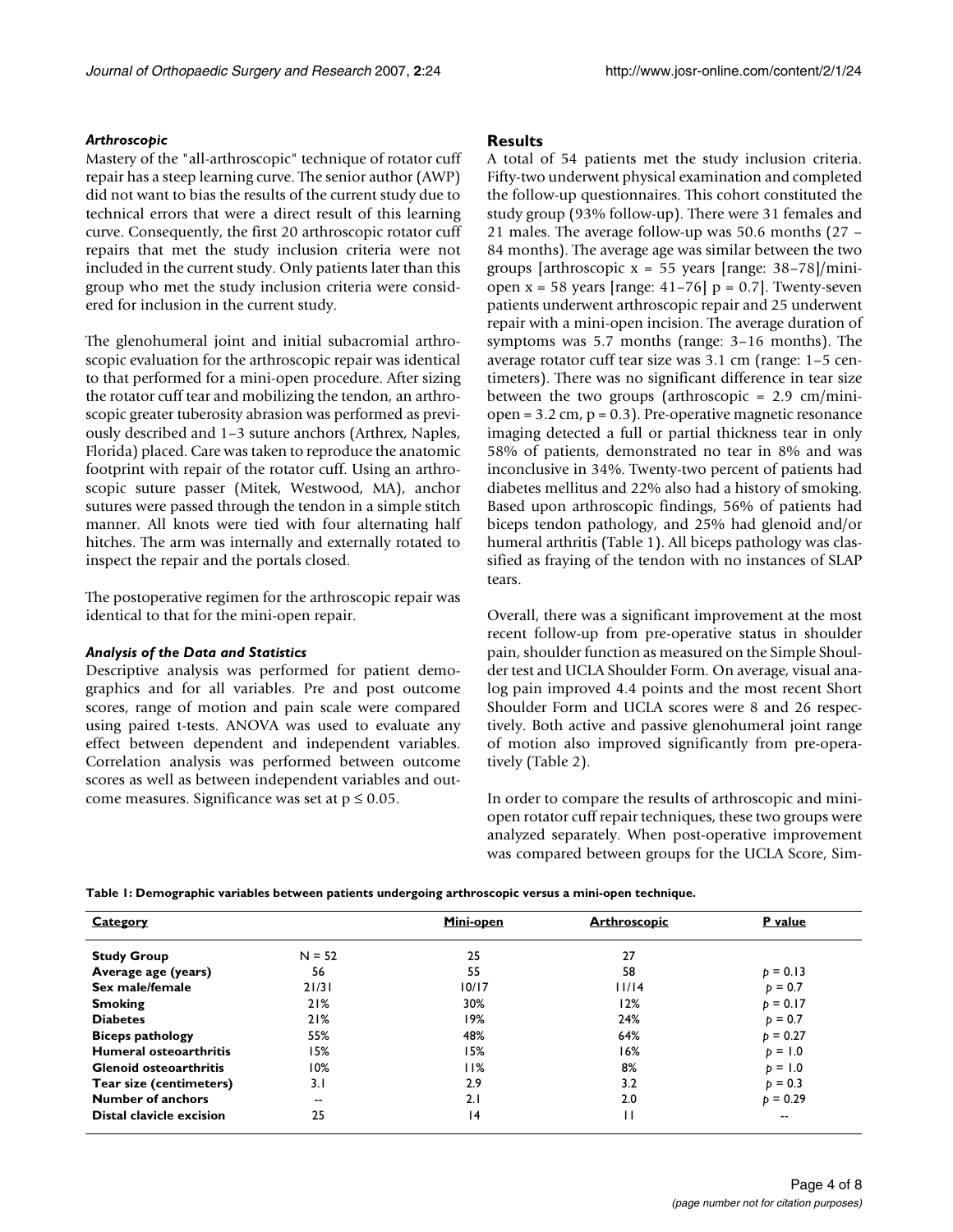| <b>Category</b>                            | <b>Pre-Operative Value</b> | <b>Post-Operative Value</b> | P value       |
|--------------------------------------------|----------------------------|-----------------------------|---------------|
| Pain                                       | 7.8                        | 3.4                         | $p < 0.0001*$ |
| <b>Short Shoulder Form</b>                 | 2.9                        | 7.9                         | $p < 0.0001*$ |
| $SF-12$                                    | 31.8                       | 32                          | $p = 0.8$     |
| <b>UCLA Score</b>                          | 4                          | 31                          | $p < 0.0001*$ |
| <b>Active forward flexion</b>              | 125                        | 152                         | $P = 0.01*$   |
| (degrees)                                  |                            |                             |               |
| <b>Active abduction (degrees)</b>          | 2                          | 139                         | $P = 0.07$    |
| <b>Glenohumeral elevation</b><br>(degrees) | 80                         | 87                          | $P = 0.01*$   |
| External rotation @ 0<br>(degrees)         | 48                         | 59                          | $P = 0.03*$   |
| External rotation @ 90<br>(degrees)        | 53                         | 70                          | $P = 0.001*$  |
| Internal rotation @ 90<br>(degrees)        | 46                         | 56                          | $P = 0.14$    |

**Table 2: Pre-operative and follow-up values for shoulder pain, active and passive glenohumeral motion.**

 $* =$  significant

ple shoulder test, VAS for the shoulder, and active and passive glenohumeral motion, no significant difference was noted (Table 3). Power was calculated to be 0.07. In order to confirm the hypothesis that both mini-open and arthroscopic techniques have similar results with a power value of 0.8, we calculated that 511 patients in each group would be required, assuming the current mean scores and standard deviations.

A correlation analysis was performed between all demographic variables and outcome measures for the entire group ( $N = 52$ ). When all variables were analyzed, an inverse correlation was found between smoking and improvement on the Short Shoulder Form  $(p = 0.05)$ . This indicated that patients who smoked had less improvement on the SSF than those who did not smoke. A strong correlation ( $p = 0.03$ ) was noted between tear size and VAS improvement, suggesting that patients with larger tears did not have as much pain relief after repair. The presence of glenoid or humeral osteoarthritis did affect the UCLA score improvement significantly ( $p = 0.05$ ). No correlation was found between age, sex, presence of diabetes, biceps pathology, concomitant distal clavicle excision and improvement in any of the outcome variable or glenohumeral range of motion.

#### **Discussion**

The gold standard for treatment of symptomatic full thickness rotator cuff tears has historically been open rotator cuff repair as pioneered by Codman [46]. Klepps et al and others have documented the validity and reproducibility of this procedure [13,15,47-50]. Despite good results reported with open rotator cuff repair, significant morbidity and prolonged rehabilitation have been associated

**Table 3: Comparison of outcome improvement between arthroscopic and mini-open rotator cuff repair patients.**

| <b>Outcome Measure</b>                                                   | <b>Arthroscopic</b> | Mini-open    | <b>P</b> value |
|--------------------------------------------------------------------------|---------------------|--------------|----------------|
| Study Group ( $N = 52$ )                                                 | $N = 27$            | $N = 25$     | $p = 0.13$     |
| <b>UCLA Score</b>                                                        | 24                  | 27           | $p = 0.34$     |
| <b>Short Shoulder Test</b><br>Improvement                                | 5.1                 | 4.7          | $p = 0.66$     |
| <b>VAS Pain Improvement</b>                                              | 3.9                 | 4.8          | $p = 0.29$     |
| <b>Active forward flexion</b>                                            | 35                  | 8            | $p = 0.16$     |
| improvement (degrees)                                                    |                     |              |                |
| <b>Active abduction</b>                                                  | 21                  | 4            | $P = 0.18$     |
| improvement (degrees)                                                    |                     |              |                |
| <b>Glenohumeral elevation</b><br>improvement (degrees)                   | 8.3                 | 7.0          | $p = 0.7$      |
| External rotation @ 0<br>improvement (degrees)                           | П                   | 12           | $p = 0.7$      |
| External rotation @ 90                                                   | 19                  | 16           | $p = 0.7$      |
| improvement (degrees)<br>Internal rotation @ 90<br>improvement (degrees) | 8                   | $\mathbf{H}$ | $p = 0.7$      |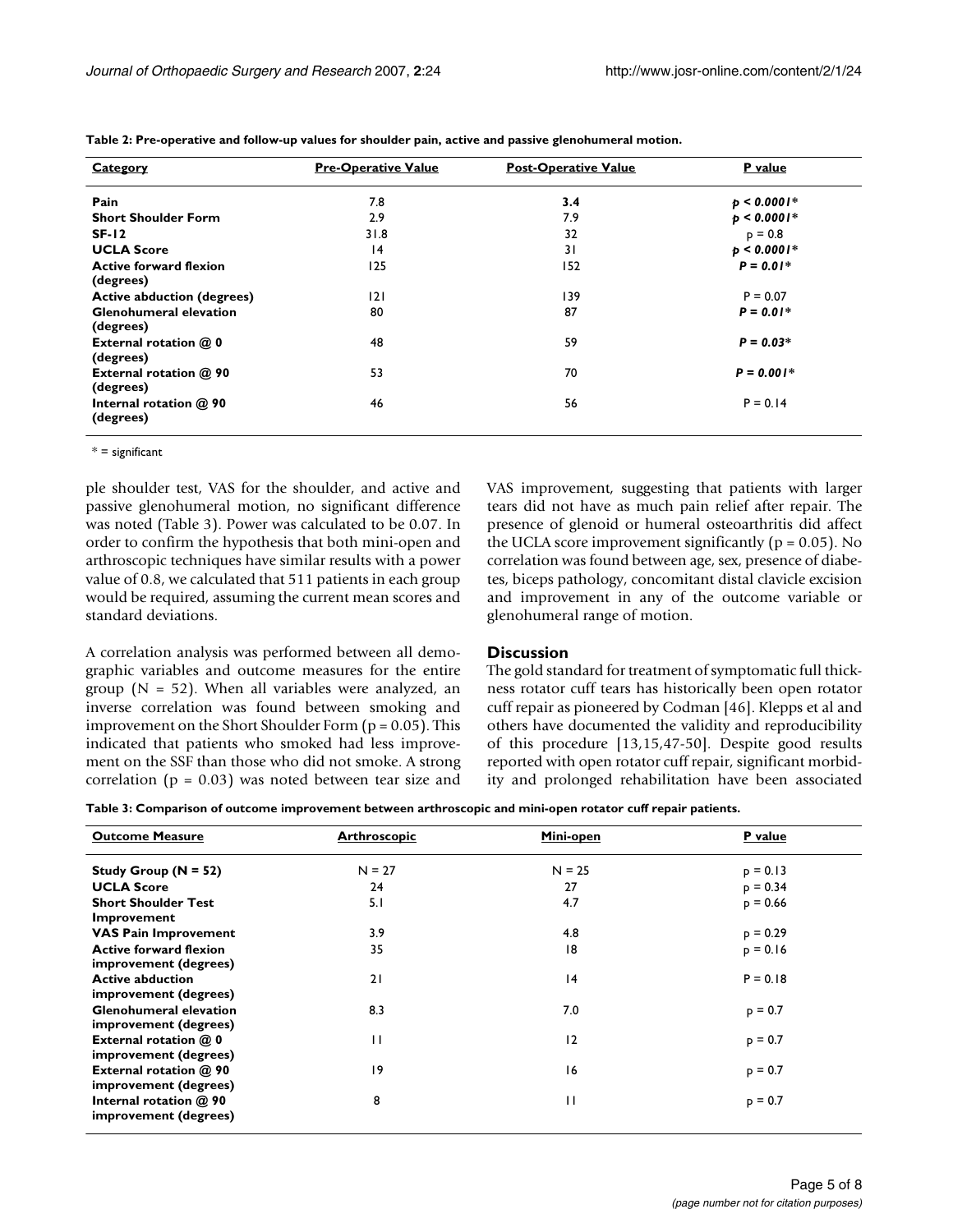with the requisite deltoid take-down and repair [9,48,51- 53]. In response to reports of prolonged pain and rehabilitation after open rotator cuff repair, the arthroscopically assisted "mini-open" or "portal-extension" technique was popularized [23-26,54-61]. In an effort to further decrease post-operative pain and rehabilitation time, Johnson described the first completely arthroscopic rotator cuff repair [62]. Since the introduction of the all-arthroscopic rotator cuff repair technique, there has been considerable debate over the benefits of this procedure versus the "mini-open" technique. Several reports have documented good results after arthroscopic repair [33,35,37,38,40,62- 64]. Numerous reports have also touted the arthroscopically-assisted "mini-open" procedure (< 3 cm) for small and medium sized tears of the rotator cuff [23-26,28,54- 57,59,60].

The current study evaluated functional outcome in similar patient groups undergoing arthroscopically-assisted or completely arthroscopic rotator cuff repair. With the numbers available, there was no statistical difference between the two groups for any independent variable. (Table 1). When data at the most recent follow-up was compared to pre-operatively for the whole group, there was a statistical improvement in 7 out of 9 clinical parameters. Although active internal rotation was improved compared to preoperatively, the improvement did not meet statistical significance. Finally SF-12 scores were essentially unchanged from pre-operatively. Since the SF-12 measures well being, in addition to physical parameters, several parameters not-related to the patients' shoulder may have contributed to this lack of improvement [41]. For both groups, the overall improvement observed in pain and function is comparable to reports by other authors [41].

The amount of biceps pathology noted in our study was over 50%. We attributed this relatively high prevalence of biceps abnormalities to the strict criteria used in our evaluation. Any fraying of the long head of the biceps was considered abnormal. The strict criteria followed may have over-classified biceps abnormalities that did not correlate clinically.

In order to better analyze outcome, ANOVA was performed to analyze the outcome improvement between the 2 groups for the 9 measures used in the study. We found no statistical difference in improvement between the 2 groups for any variable. With the numbers available, we found no statistical difference in shoulder range of motion, pain, or functional outcome between an arthroscopically-assisted or completely arthroscopic technique.

Our analysis using the SF-36 outcome measures demonstrated no significant difference between pre and post operative scores, despite having significant improvement

in SST, UCLA and Constant & Murley scores. This is in agreement with Gartsman et al who have used UCLA, Constant & Murley and SF-36 forms to evaluate patients after rotator cuff repair [41,65].

There are several weaknesses to the current study. The data is limited to one surgeon and may not necessarily be applied to all surgeons who perform rotator cuff repairs with varying skill levels. The numbers in the current study are relatively small. With the numbers available, we did not achieve statistical power (power = 0.07). In order to statistically confirm that both mini-open and arthroscopic techniques have similar results with a power value of 0.8 and alpha value of 0.05, we would require 511 patients in each group assuming the current mean scores and standard deviation. Although the authors standardized the post-operative physical therapy regimen, we did not have the same therapist for all patients. This potential variability in post-operative treatment may have influenced the outcome in some patients.

MRI accuracy in the current study was 58%, with 42% of full thickness tears missed. Although the increased number of MRI misdiagnosed complete rotator cuff tears is a cause for concern, we do not believe that this weakness had any bearing on the indications, surgical intervention, nor outcome of the study cohort. Certainly, all patients who underwent surgical intervention failed at least 3 months of conservative treatment, regardless of whether the pre-operative MRI demonstrated a full thickness tear. Arguably, if post-operative magnetic resonance imaging were to be used to evaluate cuff integrity, the current imaging techniques at our institution would be called into question. However, when using the clinical criteria and post-operative measures currently used, we do not believe this weakness in the current study confounded any outcome variable.

Finally, we did not perform magnetic resonance imaging or ultrasonography on all patients at the most recent follow-up. Several authors have described the lack of integrity of rotator cuff repairs when analyzed with these modalities [47,66]. Despite these reports, the lack of rotator cuff integrity may not correlate with clinical outcome [47]. Currently the authors obtain magnetic resonance imaging of all patients' operated shoulders at yearly intervals. However, the current data indicates no significant difference in clinical outcome between the 2 groups. Such imaging data may be more pertinent in evaluating the technical aspects of repair in the 2 groups or as a component of outcome analysis at longer term follow-up.

#### **Conclusion**

In conclusion, the current study evaluated the clinical outcome of patients undergoing an arthroscopically-assisted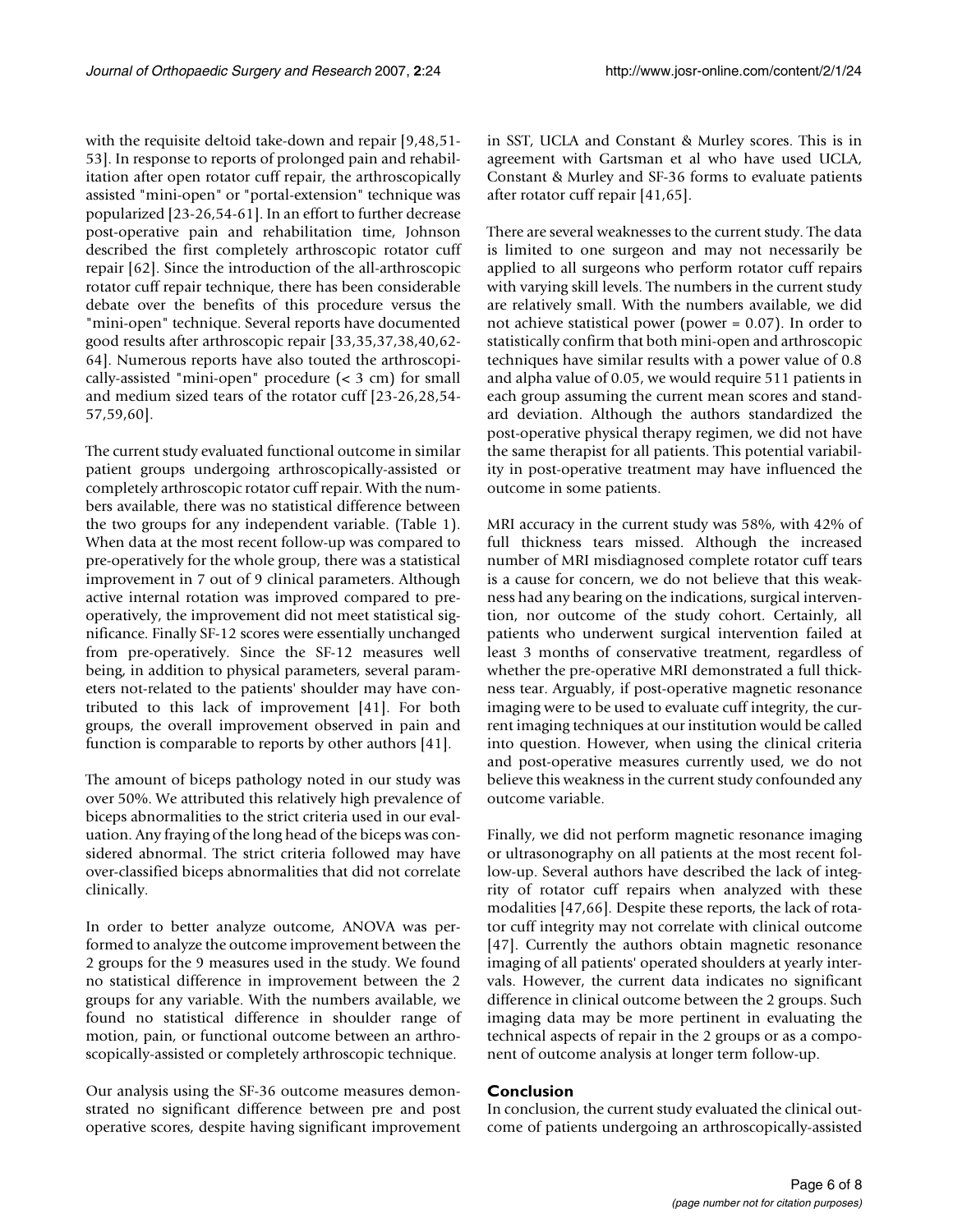or completely arthroscopic technique for repair of a small or medium rotator cuff tear. Based upon the number available, we found no statistical difference in outcome between the two groups, indicating that either procedure is efficacious in the treatment of small and medium size rotator cuff tears.

#### **Competing interests**

The author(s) declare that they have no competing interests.

### **Authors' contributions**

AWP – Wrote manuscript/data analysis.

KAI – Collected data/data analysis.

SGM – Data analysis/assisted with manuscript.

All authors read and approved the final manuscript.

#### **Acknowledgements**

The authors would like to acknowledge the National Government of Egypt for funding Dr. Ibrahim's Fellowship while this data was being prepared for publication.

#### **References**

- 1. DePalma AF, Callery G, Bennett GA: **Variational anatomy and degenerative lesions of the shoulder joint.** *Instr Course Lect* 1949, **6:**255-281.
- 2. Codman EA: **The Shoulder; Rupture of the Supraspinatus Tendon and Other Lesions in or About the Subacromial Bursa.** *Boston: Thomas Todd* 1934.
- 3. Hijioka A, Suzuki K, Nakamura T, Hojo T: **Degenerative change and rotator cuff tears. An anatomical study in 160 shoulders of 80 cadavers.** *Arch Orthop Trauma Surg* 1993, **112(2):**61-64.
- 4. Jerosch J, Muller T, Castro WH: **The incidence of rotator cuff** rupture. An anatomic study. **57(2):**124-129.
- 5. Keyes EL: **Anatomical observations on senile changes in the shoulder.** *J Bone Joint Surg* 1935, **17:**953-960.
- Cotton RE, Rideout DF: TEARS OF THE HUMERAL ROTA-**TOR CUFF; A RADIOLOGICAL AND PATHOLOGICAL NECROPSY SURVEY.** *J Bone Joint Surg Br* 1964, **46:**314-328.
- 7. Gerber C, Fuchs B, Hodler J: **The results of repair of massive tears of the rotator cuff.** *J Bone Joint Surg Am* 2000, **82(4):**505-515.
- 8. Gazielly DF, Gleyze P, Montagnon C: **Functional and anatomical results after rotator cuff repair.** *Clin Orthop Relat Res* 1994, **304:**43-53.
- 9. Adamson GF, Tibone JE: **Ten year assessment of primary rotator cuff repairs.** *J Shoulder Elbow Surg* 1993, **2:**57-63.
- 10. Ogilvie-Harris DJ, Demaziere A: **Arthroscopic debridement versus open repair for rotator cuff tears. A prospective cohort study.** *J Bone Joint Surg Br* 1993, **75(3):**416-420.
- 11. Galatz LM, Griggs S, Cameron BD, Iannotti JP: **Prospective longitudinal analysis of postoperative shoulder function: a ten-year follow-up study of full-thickness rotator cuff tears.** *J Bone Joint Surg Am* 2001, **83-A(7):**1052-1056.
- 12. Harryman DT, Mack LA, Wang KY, Jackins SE, Richardson ML, Matsen FA: **Repairs of the rotator cuff. Correlation of functional results with integrity of the cuff.** *J Bone Joint Surg Am* 1991, **73(7):**982-989.
- 13. Bigliani LU, Cordasco FA, McIlveen SJ, Muso ES: **Operative repairs of massive rotator cuff tears: long-term results.** *J Shoulder Elbow Surg* 1992, **1:**120-130.
- Cofield RH, Parvizi J, Hoffmeyer PJ, Lanzer WL, Ilstrup DM, Rowland CM: **Surgical repair of chronic rotator cuff tears. A prospective long-term study.** *J Bone Joint Surg Am* 2001, **83-A(1):**71-77.
- 15. Ellman H, Hanker G, Bayer M: **Repair of the rotator cuff. Endresult study of factors influencing reconstruction.** *J Bone Joint Surg Am* 1986, **68(8):**1136-1144.
- 16. Hawkins RJ, Misamore GW, Hobeika PE: **Surgery for full-thickness rotator-cuff tears.** *J Bone Joint Surg Am* 1985, **67(9):**1349-1355.
- 17. Misamore GW, Ziegler DW, Rushton JL: **Repair of the rotator cuff. A comparison of results in two populations of patients.** *J Bone Joint Surg Am* 1995, **77(9):**1335-1339.
- 18. Hawkins RJ, Morin WD, Bonutti PM: **Surgical treatment of fullthickness rotator cuff tears in patients 40 years of age or younger.** *J Shoulder Elbow Surg* 1999, **8(3):**259-265.
- 19. Grondel RJ, Savoie FH, Field LD: **Rotator cuff repairs in patients 62 years of age or older.** *J Shoulder Elbow Surg* 2001, **10(2):**97-99.
- 20. Pai VS, Lawson DA: **Rotator cuff repair in a district hospital setting: outcomes and analysis of prognostic factors.** *J Shoulder Elbow Surg* 2001, **10(3):**236-241.
- 21. Watson EM, Sonnabend DH: **Outcome of rotator cuff repair.** *J Shoulder Elbow Surg* 2002, **11(3):**201-211.
- 22. Bassett RW, Cofield RH: **Acute tears of the rotator cuff. The timing of surgical repair.** *Clin Orthop Relat Res* 1983, **175:**18-24.
- 23. Levy HJ, Uribe JW, Delaney LG: **Arthroscopic assisted rotator cuff repair: preliminary results.** *Arthroscopy* 1990, **6(1):**55-60.
- 24. Liu SH, Baker CL: **Arthroscopically assisted rotator cuff repair: correlation of functional results with integrity of the cuff.** *Arthroscopy* 1994, **10(1):**54-60.
- 25. Paulos LE, Kody MH: **Arthroscopically enhanced "miniapproach" to rotator cuff repair.** *Am J Sports Med* 1994, **22(1):**19-25.
- 26. Blevins FT, Warren RF, Cavo C, Altchek DW, Dines D, Palletta G, Wickiewicz TL: **Arthroscopic assisted rotator cuff repair: results using a mini-open deltoid splitting approach.** *Arthroscopy* 1996, **12(1):**50-59.
- 27. Warner JJ, Goitz RJ, Irrgang JJ, Groff YJ: **Arthroscopic-assisted rotator cuff repair: patient selection and treatment outcome.** *J Shoulder Elbow Surg* 1997, **6(5):**463-472.
- 28. Park JY, Levine WN, Marra G, Pollock RG, Flatow EL, Bigliani LU: **Portal-extension approach for the repair of small and medium rotator cuff tears.** *Am J Sports Med* 2000, **28(3):**312-316.
- 29. Posada A, Uribe JW, Hechtman KS, Tjin-A-Tsoi EW, Zvijac JE: **Minideltoid splitting rotator cuff repair: do results deteriorate with time?** *Arthroscopy* 2000, **16(2):**137-141.
- 30. Hersch JC, Sgaglione NA: **Arthroscopically assisted mini-open rotator cuff repairs. Functional outcome at 2- to 7-year follow-up.** *Am J Sports Med* 2000, **28(3):**301-311.
- 31. Fealy S, Kingham TP, Altchek DW: **Mini-open rotator cuff repair using a two-row fixation technique: outcomes analysis in patients with small, moderate, and large rotator cuff tears.** *Arthroscopy* 2002, **18(6):**665-670.
- 32. Shinners TJ, Noordsij PG, Orwin JF: **Arthroscopically assisted mini-open rotator cuff repair.** *Arthroscopy* 2002, **18(1):**21-26.
- 33. Severud EL, Ruotolo C, Abbott DD, Nottage WM: **All-arthro**scopic versus mini-open rotator cuff repair: **A** long-term ret-<br>rospective outcome comparison. Arthroscopy 2003, rospective outcome comparison. **19(3):**234-238.
- 34. Gartsman GM, Khan M, Hammerman SM: **Arthroscopic repair of full-thickness tears of the rotator cuff.** *J Bone Joint Surg Am* 1998, **80(6):**832-840.
- 35. Tauro JC: **Arthroscopic rotator cuff repair: analysis of technique and results at 2- and 3-year follow-up.** *Arthroscopy* 1998, **14(1):**45-51.
- 36. Burkhart SS, Danaceau SM, Pearce CEJ: **Arthroscopic rotator cuff repair: Analysis of results by tear size and by repair technique-margin convergence versus direct tendon-to-bone repair.** *Arthroscopy* 2001, **17(9):**905-912.
- 37. Murray TF, Lajtai G, Mileski RM, Snyder SJ: **Arthroscopic repair of medium to large full-thickness rotator cuff tears: outcome at 2- to 6-year follow-up.** *J Shoulder Elbow Surg* 2002, **11(1):**19-24.
- 38. Wilson F, Hinov V, Adams G: **Arthroscopic repair of full-thickness tears of the rotator cuff: 2- to 14-year follow-up.** *Arthroscopy* 2002, **18(2):**136-144.
- 39. Hata Y, Saitoh S, Murakami N, Kobayashi H, Takaoka K: **Atrophy of the deltoid muscle following rotator cuff surgery.** *J Bone Joint Surg Am* 2004, **86-A(7):**1414-1419.
- 40. Kim SH, Ha KI, Park JH, Kang JS, Oh SK, Oh I: **Arthroscopic versus mini-open salvage repair of the rotator cuff tear: outcome**